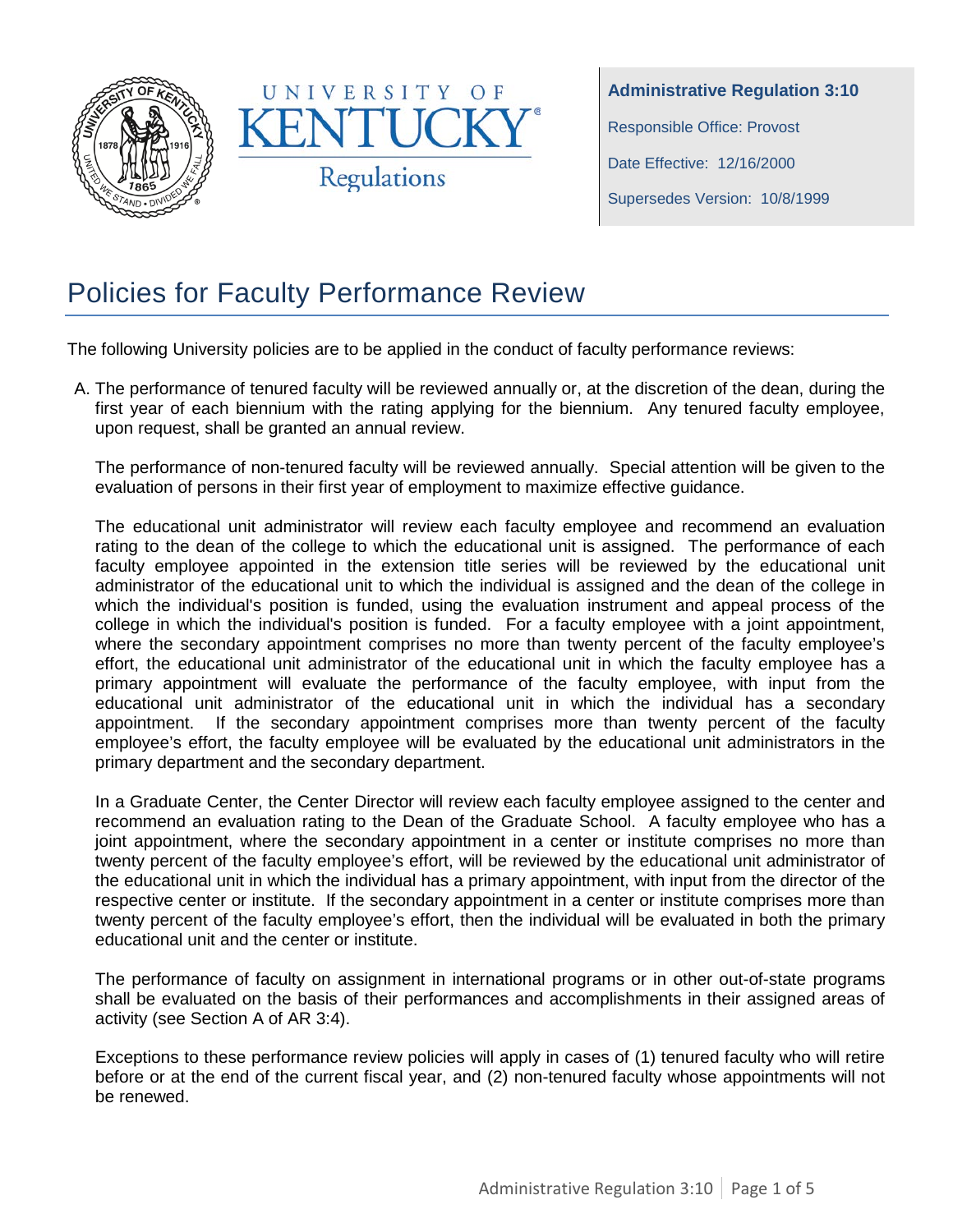- 1. A primary purpose of the performance review is individual and institutional self-improvement. To help in achieving this purpose, the performance review will determine for each faculty employee both a quantitative assessment and a qualitative judgment of the faculty employee's activities during the review period in teaching and advising, research and scholarship, University and public service, and other appropriate activities with relative weightings based on a prior agreement pertinent to the distribution of effort among any or all of these activities.
- 2. To serve this purpose, inputs from students, colleagues, and administrators are to be used. Teaching, advising, research, and service assignments must be evaluated in annual and biennial reviews and in appointment, retention, promotion, and tenure. The results of these evaluations shall be considered in the decisions concerning retention, promotion, and merit ratings of each faculty employee.

The assessment of teaching shall include the results of student appraisals for at least one semester per year, peer faculty appraisals based upon review of course syllabi, course materials, text, learning exercises, exams and in class presentation where applicable, and also other relevant information. Colleges, working through appropriate University bodies, shall develop some means to evaluate the quality as well as the quantity of academic advising done by each faculty employee. As this procedure is developed and implemented, the results of this evaluation shall be considered in the annual performance review. The extent and character of each faculty employee's teaching and advising should be documented by a body of supporting materials regularly maintained and updated by the faculty employee. Such documentation shall include a teaching portfolio as outlined in Appendix I.

- 3. Evaluation of Collaborative Efforts: The products of collaborative and multidisciplinary efforts in teaching, research, and service shall be evaluated. The faculty employee shall document the contribution he/she has made to the collective project. The appraisal of the faculty employee's effectiveness as part of the collaborative or multidisciplinary effort should include evaluation statements by the other employees of the team.
- 4. The quantitative data are to be provided at least once annually by the faculty employee to the educational unit administrator through an instrument approved by the Provost..
- 5. These data are to be supplemented by other inputs of the educational unit as pertinent.
- B. Reviews are to be based upon the distribution of effort performed by the faculty employee.
	- 1. In any case for which an agreement on the distribution of effort has not been developed previously, the distribution of effort depicted by other approved instrument for the current year will be used.
	- 2. During the spring semester of each year, the educational unit administrator of each educational unit with advice from the faculty employees of the unit will develop an overall distribution of faculty time for approval by the dean of the college or next administrative officer. In any case of disagreement that is not readily resolved, the decision of the dean or next administrative officer will be final.
	- 3. A written agreement is to be developed annually between the educational unit administrator and the faculty employee on the distribution of effort expected of the faculty employee in major activities during the succeeding year. For any faculty employee who is or will be associated with a multidisciplinary research center or institute, the agreement shall be consistent with the conditions of establishment of the faculty position and signed by the faculty employee, director of the research center or institute, the educational unit administrator, and the dean. In case of lack of agreement on the distribution of effort, the next higher level of University administration will become involved in resolving any issues. In case of a significant change in the faculty employee's distribution of activities during the review period, an appropriately revised agreement is to be negotiated. An individual who is hired with the prospect of becoming a tenured faculty employee shall be assigned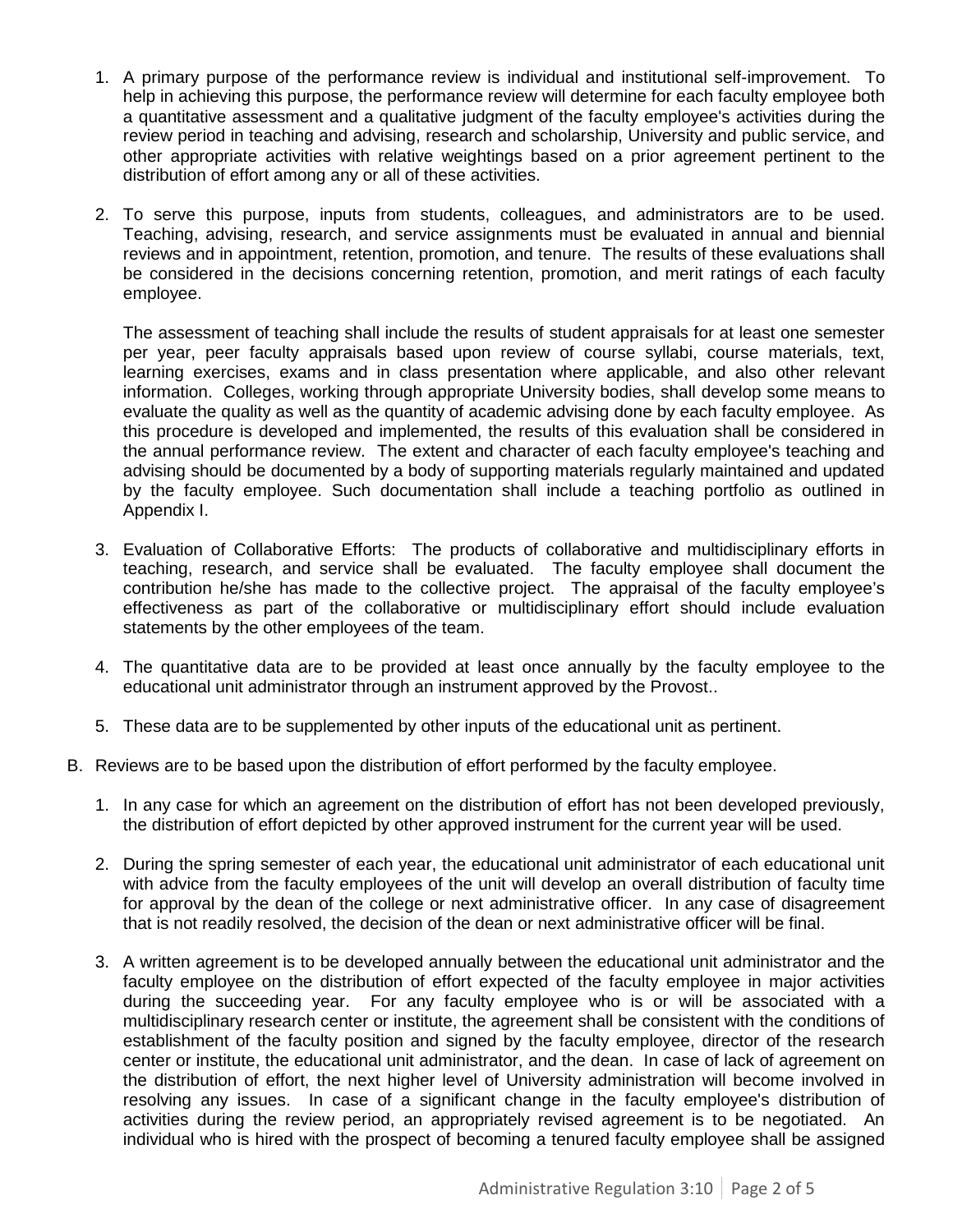duties by the educational unit administrator commensurate with making due progress toward meeting requirements for tenure. The annual performance review of each non-tenured faculty employee shall include some discussion with the educational unit administrator of the individual's progress toward consideration for tenure in terms of the educational unit's expectations.

- 4. The educational unit administrator shall consult with the tenured faculty employees of the educational unit regarding the progress of each non-tenured faculty employee toward consideration for tenure in terms of the educational unit's expectations. Consultation about a non-tenured faculty employee who has been or is on assignment in an international program or in some other out-ofstate program shall include, if the individual is eligible to be considered for tenure, evaluations of the individual's performance and accomplishments in assigned areas of activities in such programs (refer to Sections A and D of AR 3:4). For each non-tenured faculty employee who is associated with any multidisciplinary research centers or institutes, the educational unit administrator also shall consult with the directors of the pertinent centers or institutes. These discussions should occur at the end of the non-tenured faculty employee's second and fourth years, but may occur more frequently at the educational unit administrator's discretion. The results of these discussions should be communicated to the individual non-tenured faculty employee and a record maintained in the faculty employee file.
- C. Rankings or ratings are to be used.
	- 1. At least three evaluative groupings are to be used, whether letter, numerical, or descriptive designations.
	- 2. The rankings are to be designed to recognize both outstanding and unsatisfactory performances as well as those appraised as degrees of good or satisfactory. Each educational unit must develop a clear set of expectations for satisfactory performance linked to the distribution of effort agreement.
- D. An appeals process is to be developed for both the college and the Provost levels.
	- 1. After being considered in the college, an appeal can be addressed by the Provost.
	- 2. An appeal emanating from a college shall be considered by a committee appointed by the Provost. After a hearing, the committee will make a recommendation to the Provost whose decision shall be final.
- E. The Provost is assigned the responsibility for developing the procedures by which the policies for faculty performance review are to be implemented.
	- 1. The colleges are the focal points to which the review procedures are delegated.
	- 2. The dean of each college is responsible for the exercise of the procedures.

# References and Related Materials

AR 3:4 Guidelines for Employment or Assignment of Faculty and Staff Related to Out-of-State Programs

## **Revision History**

8/30/1988, 6/11/1992, 1/18/1996, 8/18/1998, 10/8/1999, 12/16/2000

For questions, contact: Office [of Legal Counsel](mailto:LegalRegs@uky.edu)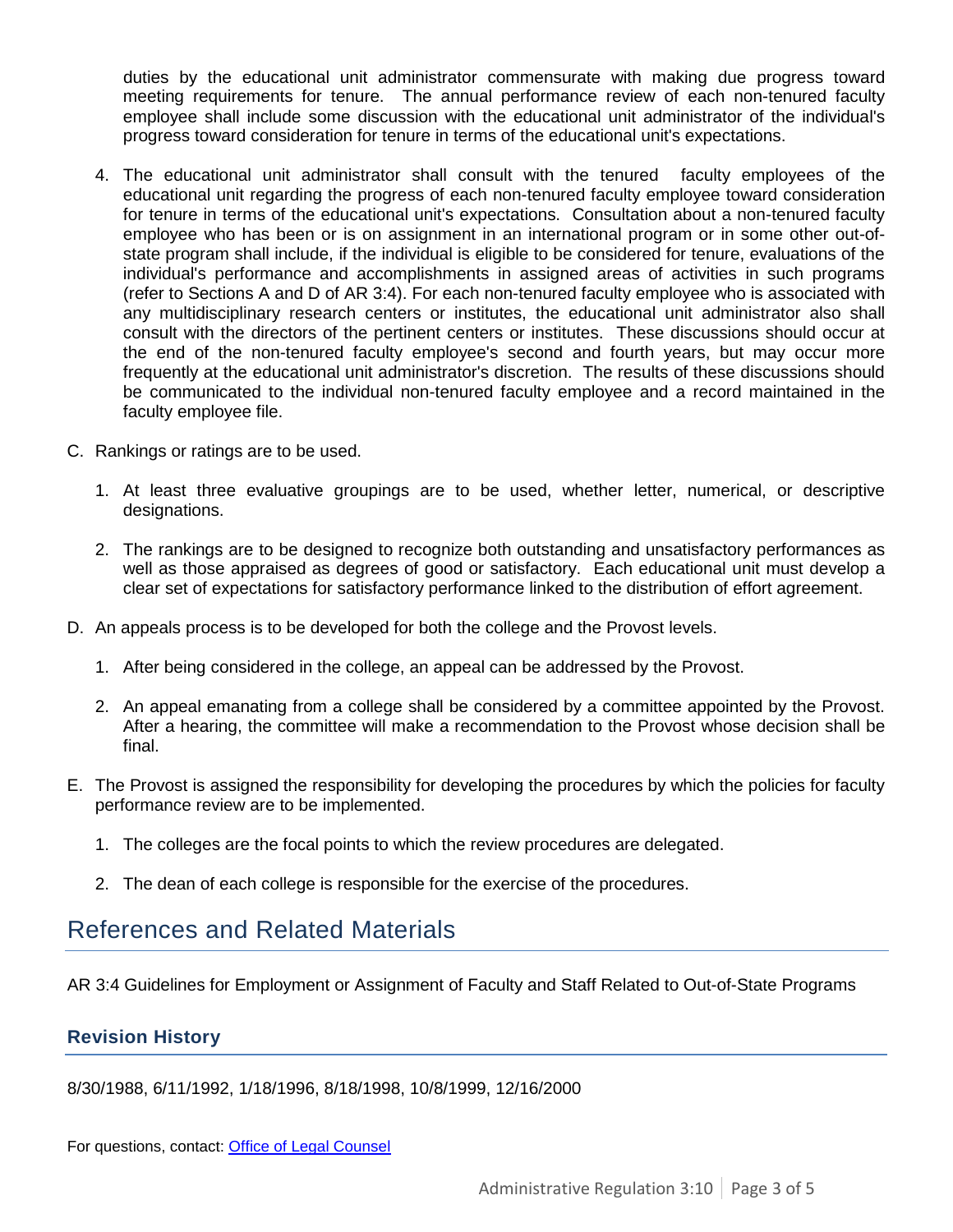### Teaching Portfolio (University System)

#### A. Teaching Evaluation

The teaching portfolio is composed of a variety of materials related to teaching and advising collected and maintained by the faculty member. It serves as an instrument for review, evaluation, and improvement of teaching and advising. The teaching portfolio enables faculty to describe their teaching assignments, methods, and circumstances, which - of necessity - vary widely in a complex university environment. The portfolio concept encourages faculty to submit a variety of materials that describe, explain, and assess teaching, advising, and related activities. Just as publications, extramural grants, and peer evaluations testify to the nature and quality of a faculty member's research, materials contained in the portfolio document the nature and quality of a faculty member's teaching and advising.

The following items are required for documentation of teaching:

- 1. A brief reflective statement by the instructor which describes teaching and advising assignments, sets forth philosophies or objectives, and provides whatever information may be necessary to provide colleagues with a context for interpreting and understanding the other evaluative information.
- 2. For each semester under review, a list of all courses taught, with the title, course number, number of students enrolled, and - for each different course - a short description.
- 3. Representative course syllabi.
- 4. A quantitative and qualitative summary of student evaluations.

The following items are suggested but not required:

- 1. Materials prepared for teaching activities, such as assignments, exercises, handouts, examinations or other assessment materials.
- 2. Indicators of student learning: such as examples of graded work; reference to students who succeed in advanced courses of study and/or who earn academic awards; accomplishments of former students; evident of learning by use of pre-and post-testing procedures.
- 3. Evidence of peer regard: colleague class visitation reports; peer evaluations of course content, materials, assignments, and practices.
- 4. Documentation of teaching-related activity: curriculum and course development; consulting work; innovative teaching methods; participation in teaching programs of other units or at other universities.
- 5. Evidence of recognition: teaching related grants; publications related to teaching and advising; teaching awards and honors.
- 6. Enumeration and description of work with individual students: supervision of Honors students, graduate students, independent or experiential learning; consultation with students outside the department.
- B. Advising Evaluation